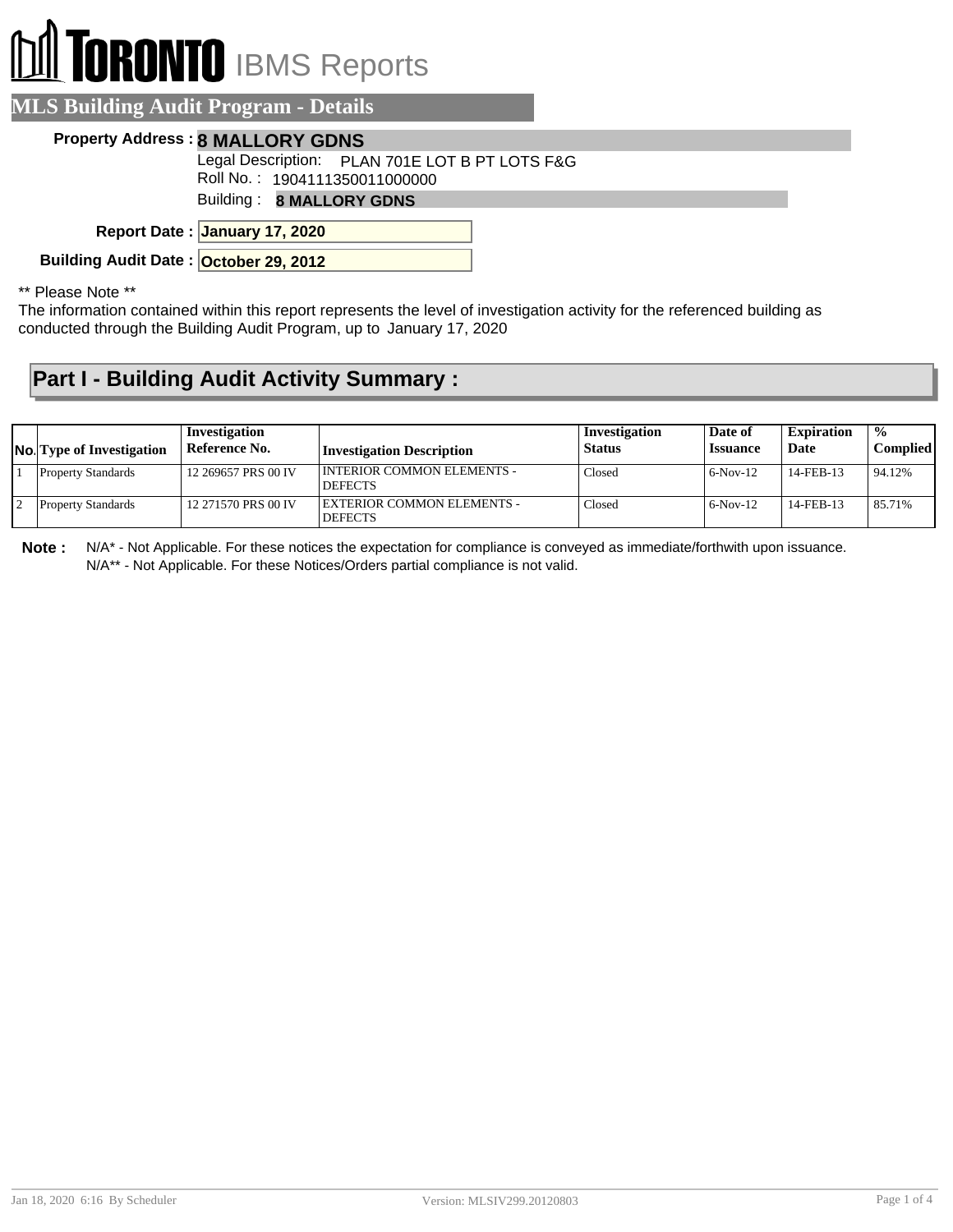# **Part II - Building Audit Details for Property Standards Orders :**

| Type of<br><b>No.</b> Investigation        | Investigation<br>Reference No. | <b>Investigation Description</b>                                  | Investigation Date of<br><b>Status</b> | <b>Issuance</b> | <b>Expiration</b><br><b>Date</b> | <b>Next Scheduled</b><br><b>Inspection Date</b> |
|--------------------------------------------|--------------------------------|-------------------------------------------------------------------|----------------------------------------|-----------------|----------------------------------|-------------------------------------------------|
| Property Standards                         |                                | 12 269657 PRS 00 IV INTERIOR COMMON ELEMENTS -<br><b>IDEFECTS</b> | <b>Closed</b>                          | 6-Nov-12        | 14-FEB-13                        | 31-Jan-14                                       |
| No. of defects contained within the Order: |                                |                                                                   |                                        |                 |                                  |                                                 |

**1**

**No. of defects that remain outstanding :**

|                 | <b>Deficiency Details</b>                                                                                                                                                                                                                                 |                    |               |  |  |  |  |
|-----------------|-----------------------------------------------------------------------------------------------------------------------------------------------------------------------------------------------------------------------------------------------------------|--------------------|---------------|--|--|--|--|
| No.             | <b>Violation/Defect</b>                                                                                                                                                                                                                                   | Location           | <b>Status</b> |  |  |  |  |
| 1               | Lighting in a service room is provided at less than 200 lux. Namely: Hydro meter service room.<br>Light readings at floor level are below 200 Lux.                                                                                                        | <b>Basement</b>    | Closed        |  |  |  |  |
| $\overline{2}$  | Floor and/or floor covering not kept free from holes and debris. Namely: Boiler room. Replace<br>damaged floor drain cover. Repair hole in floor.                                                                                                         | <b>Boiler Room</b> | Closed        |  |  |  |  |
| 3               | Lighting in a service room is provided at less than 200 lux. Namely: Boiler service room. Light<br>meter readings at floor level are below 200 Lux. Upgrading is required.                                                                                | <b>Boiler Room</b> | Closed        |  |  |  |  |
| $\overline{4}$  | Floor(s) and/or floor covering(s) not maintained free from trip or other hazardous condition.<br>Namely: Remove floor mats from the hallway. Trip hazard.                                                                                                 | Hall               | Closed        |  |  |  |  |
| 5               | Lighting in a service hallway is provided at less than 50 lux. Namely: Light readings at floor level<br>are below the required 50 Lux.<br>Upgrading is required.                                                                                          | Hall               | Open          |  |  |  |  |
| 6               | Interior door(s), frames(s), glass pane(s), and/or hardware not maintained in good repair. Namely:<br>Check interior hallway doors. Some hallway doors are not closing/latching properly.                                                                 | Hall               | Closed        |  |  |  |  |
| $\overline{7}$  | Lighting in a laundry room is provided at less than 200 lux. Namely: Laundry Area. Light meter<br>readings at floor level are below the required 200 Lux.                                                                                                 | Laundry Area       | Closed        |  |  |  |  |
| 8               | The electrical fixtures are not maintained in a safe and complete condition. Namely: Laundry Area.<br>Replace missing elcetrical cover plates. Remove old light fixture if not in use.                                                                    | Laundry Area       | Closed        |  |  |  |  |
| 9               | Floor(s) and/or floor covering(s) not maintained free from trip or other hazardous condition.<br>Namely: Laundry Area. Clean and clear all debris and discarded materials.                                                                                | Laundry Area       | Closed        |  |  |  |  |
| 10              | Handrails on both sides of stair or ramp 1,100mm in width or more not provided. Namely: Lobby<br>Area. Provide handrails on both sides of stairs.                                                                                                         | Lobby              | Closed        |  |  |  |  |
| 11              | A window in a stairway that extends to less than 1,070 millimetres above the landing is protected<br>by a guard that is less than 1,070 millimetres high measured to the top of the guard from the<br>surface of the landing.                             | Stairway           | Closed        |  |  |  |  |
| 12 <sup>2</sup> | Height of the quard for the exit stairs are less than 920 millimetres measured vertically to the top<br>of the guard from a line drawn through the outside edges of the stair nosings.                                                                    | Stairway           | Closed        |  |  |  |  |
| 13              | Height of the guard for the exit stairs are less than 920 millimetres measured vertically to the top<br>of the quard from a line drawn through the outside edges of the stair nosings. Namely: Stairway<br>guards.                                        | Stairway           | Closed        |  |  |  |  |
| 14              | The location and size of openings present a hazard as they are designed with members or<br>attachments between 140 millimetres and 900 millimetres above the level protected by the guard<br>which facilitate climbing. Namely: Landing and stair quards. | Stairway           | Closed        |  |  |  |  |
| 15              | Required guard does not prevent the passage of a spherical object having a diameter more than<br>100 millimetres. Namely: Landing and stair guards.                                                                                                       | Stairway           | Closed        |  |  |  |  |
| 16              | Lighting in a service stairway is provided at less than 50 lux. Namely: Light readings at floor level<br>at below 50 lux. Upgrading is required.                                                                                                          | Stairway           | Closed        |  |  |  |  |
| 17              | Lighting in a storage room is provided at less than 50 lux. Namely: Storage Room. (near boiler<br>room) Provide lighting in storage room at a minimum of 50 Lux. Clean and clear all debris and<br>discarded materials.                                   | Storage Room       | Closed        |  |  |  |  |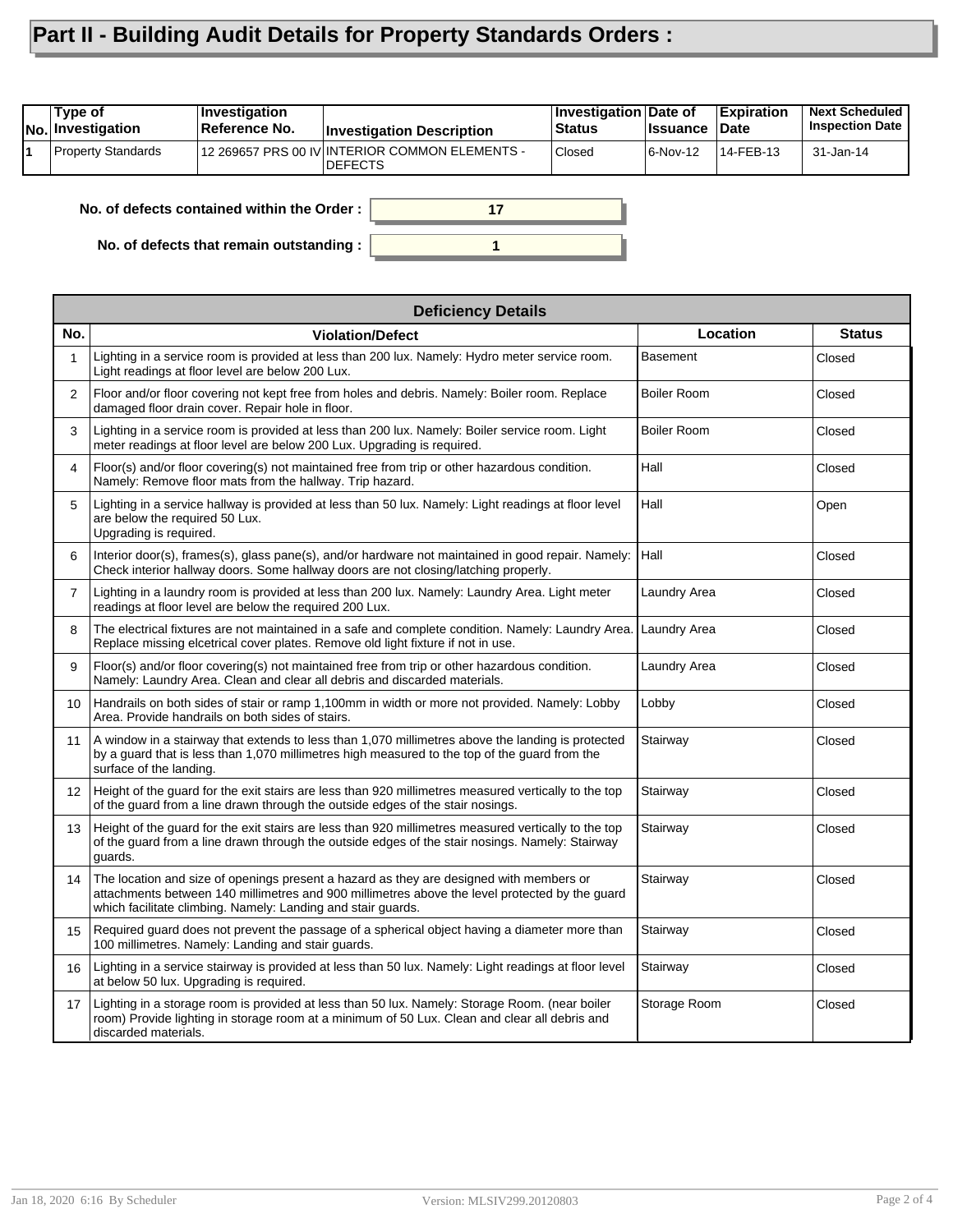|  | Tvpe of<br>$ No $ Investigation | <b>Investigation</b><br>Reference No. | <b>Investigation Description</b>                                 | <b>Investigation Date of</b><br><b>Status</b> | <b>Issuance Date</b> | Expiration | <b>Next Scheduled</b><br><b>Inspection Date</b> |
|--|---------------------------------|---------------------------------------|------------------------------------------------------------------|-----------------------------------------------|----------------------|------------|-------------------------------------------------|
|  | Property Standards              |                                       | 12 271570 PRS 00 IV EXTERIOR COMMON ELEMENTS -<br><b>DEFECTS</b> | Closed                                        | $ 6-Nov-12 $         | 14-FEB-13  | 31-Jan-14                                       |

| No. of defects contained within the Order:       |  |
|--------------------------------------------------|--|
| No. of defects that remain outstanding : $\vert$ |  |

|                | <b>Deficiency Details</b>                                                                                                                                                                                                                                                                                |                                 |               |  |  |  |  |  |
|----------------|----------------------------------------------------------------------------------------------------------------------------------------------------------------------------------------------------------------------------------------------------------------------------------------------------------|---------------------------------|---------------|--|--|--|--|--|
| No.            | <b>Violation/Defect</b>                                                                                                                                                                                                                                                                                  | Location                        | <b>Status</b> |  |  |  |  |  |
| 1              | Exterior window missing.                                                                                                                                                                                                                                                                                 | 1st Floor                       | Open          |  |  |  |  |  |
| $\overline{2}$ | Equipment/attachment appurtenant to the building is not being maintained in good repair, namely,<br>the (canopy, marquee, sign, awning, screen, grille, stairway, pipe, duct, standpipe, air<br>conditioner. Etc). Namely several brackets on wall.                                                      | <b>Exterior Of Building</b>     | Closed        |  |  |  |  |  |
| 3              | The tree, plant, limb or branch, which is located on the property is diseased, decayed or damaged<br>and has not been removed or otherwise pruned to remove the diseased, decaved or damaged<br>portion.                                                                                                 | <b>Exterior Of Building</b>     | Closed        |  |  |  |  |  |
| 4              | A retaining wall exceeding 1,000 millimetres in exposed height is not protected by a quard on the<br>open side where access is provided.                                                                                                                                                                 | <b>Exterior Of Building</b>     | Closed        |  |  |  |  |  |
| 5              | The retaining wall is not being maintained in good repair. Namely Cinder blocks not in good<br>repair.                                                                                                                                                                                                   | <b>Exterior Of Building</b>     | Closed        |  |  |  |  |  |
| 6              | Driveway(s) and/or similar areas not maintained. Namely holes, cracks and ruts.                                                                                                                                                                                                                          | <b>Exterior Of Building</b>     | Closed        |  |  |  |  |  |
| $\overline{7}$ | The property contains lawns which are overgrown and require trimming.                                                                                                                                                                                                                                    | <b>Exterior Of Building</b>     | Closed        |  |  |  |  |  |
| 8              | The fence, screen and/or other enclosure around or on the property is not being maintained in<br>good repair. Namely repair damaged fencing.                                                                                                                                                             | <b>Exterior Of Building</b>     | Closed        |  |  |  |  |  |
| 9              | Dwelling unit window that is capable of being opened has screen that is not maintained in good<br>repair and free from defects or missing components.                                                                                                                                                    | <b>Exterior Of Building</b>     | Closed        |  |  |  |  |  |
| 10             | Exterior window(s) with broken/cracked glass.                                                                                                                                                                                                                                                            | <b>Exterior Of Building</b>     | Closed        |  |  |  |  |  |
| 11             | Exterior window does not prevent the entry of vermin, rodents and/or insects.                                                                                                                                                                                                                            | <b>Exterior Of Building</b>     | Open          |  |  |  |  |  |
| 12             | The exterior walls and their components are not being maintained in good repair. Namely vent on<br>exterior wall is damaged.                                                                                                                                                                             | <b>Exterior Of Building</b>     | Closed        |  |  |  |  |  |
| 13             | The roof or one of its components is not weather tight. Namely roof flashing rusted out.                                                                                                                                                                                                                 | <b>Exterior Of Building</b>     | Closed        |  |  |  |  |  |
| 14             | The protective/decorative finish on the exterior surfaces is not being maintained in good repair.<br>Namely paint window sills and repair damage concrete at sills.                                                                                                                                      | <b>Exterior Of Building</b>     | Closed        |  |  |  |  |  |
| 15             | The electrical connections are not maintained in a safe and complete condition. Namely loose and Exterior Of Building<br>hanging wires.                                                                                                                                                                  |                                 | Closed        |  |  |  |  |  |
| 16             | Eavestrough or roof gutter does not discharge in to a downpipe to drain roof surfaces.                                                                                                                                                                                                                   | <b>Exterior Of Building</b>     | Open          |  |  |  |  |  |
| 17             | Handrails on one side of stair or ramp less than 1,100mm in width not provided                                                                                                                                                                                                                           | <b>Exterior Of Building</b>     | Closed        |  |  |  |  |  |
| 18             | Exterior walkway not maintained. Namely cracks and holes in walkway.                                                                                                                                                                                                                                     | <b>Exterior Of Building</b>     | Closed        |  |  |  |  |  |
| 19             | The safe-exit door, the frame of a safe-exit door and the wall adjacent to the safe-exit door to a<br>distance of one (1) metre on both sides of the frame, and to a height of three (3) metres above the<br>floor or to the soffit above the bulkhead over the door is not the required coloured green. | Underground Parking Area        | Closed        |  |  |  |  |  |
| 20             | The parking or storage garage walls from floor level to a height of sixty (60) centimeters are not<br>painted black.                                                                                                                                                                                     | <b>Underground Parking Area</b> | Closed        |  |  |  |  |  |
| 21             | The parking or storage garage columns from floor level to a height of sixty (60) centimeters are<br>not painted black.                                                                                                                                                                                   | <b>Underground Parking Area</b> | Closed        |  |  |  |  |  |